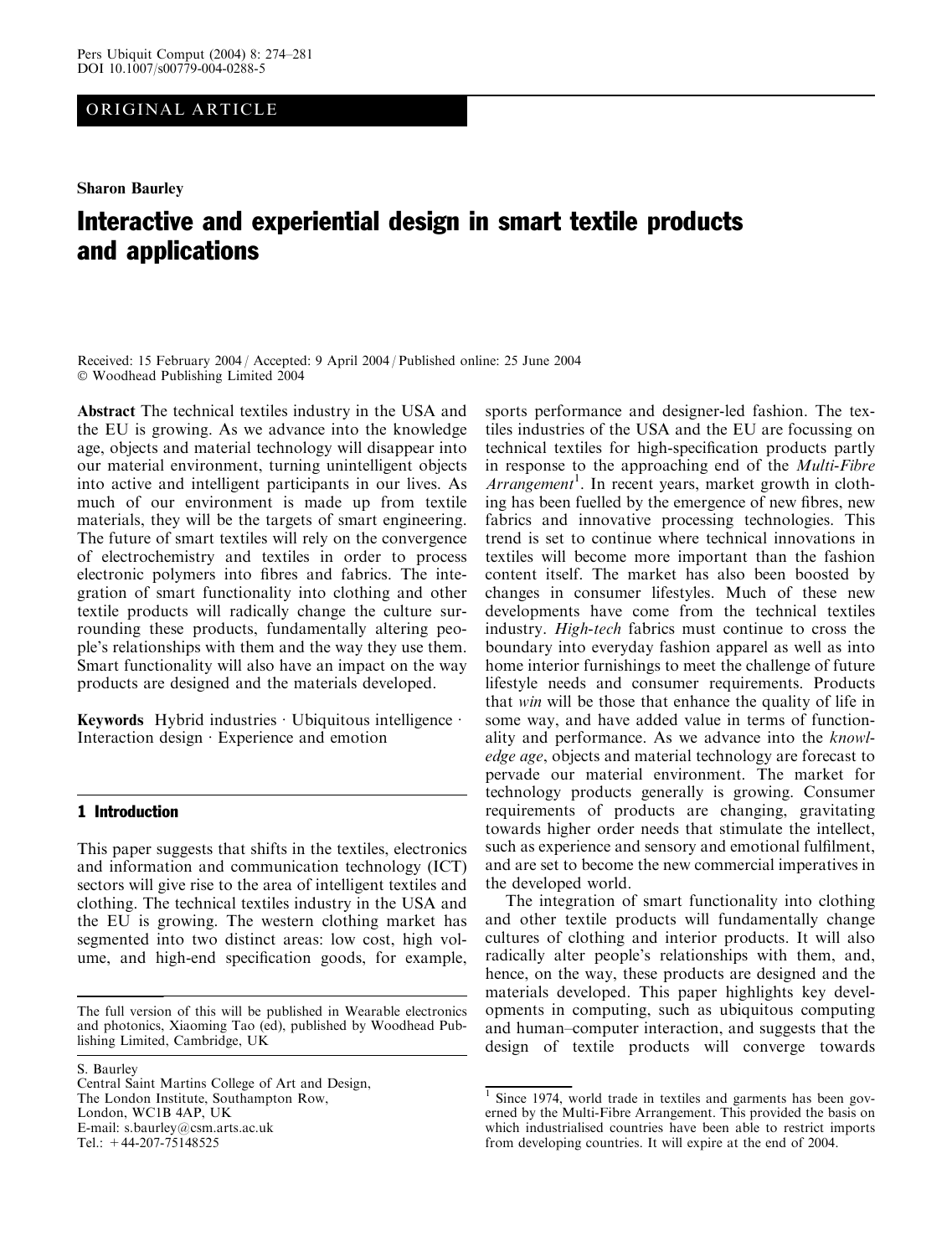computing and the field of human–computer interaction design. The areas in which textile materials development might occur, how different industry sectors will need to collaborate, and possibly converge, for these developments to happen and the implications for the development process are also highlighted.

# 2 Knowledge age: dematerialisation of information and communication technology and the rise of ubiquitous intelligence

We are advancing into a knowledge-based economy, where ideas and information mean capital and information access and communication systems are the drivers. Science is increasingly impacting on and permeating all aspects of our lives through products and services, as the market for technology products expand. According to Philips Electronics, Netherlands, ''our environment of the future will consist of invisible interactive systems that will be embedded in our living spaces and clothing, creating an ambient intelligence that could form a natural part of our life'' [1]. The silver and black plastic products that currently house electronics and computers are set to vanish as technology dissolves into our material environment, i.e. interiors, buildings, furniture and clothing. As technology becomes dematerialised and embedded within these hitherto dumb products, they will become active and intelligent. They will be the future mediators of technology. Our contact with these everyday objects will become a central focus in our lives, facilitating new methods of accessing entertainment, knowledge and communication. New methods of information access engaged with how people access computer intelligence embedded within everyday objects and devices, whose user interface is intuitive, have been in development over the last 20 years in the areas of ubiquitous computing, wearable computing and human–computer interaction. A good example of the ubiquitous computing vision is Smart Paper by Gyricon, which combines the best of modern computing technology with the best of established technology, the book. The vision of the paperless office never materialised; in fact, we use more paper now than ever. This is because no one wants to read text off a computer display; the printed word on paper simply looks better. By coating paper with electronic ink, the contents of a book or a newspaper can change on command or continuously, by downloading it wirelessly. Out of ubiquitous and wearable computing has arisen the field of human–computer interaction design. ''As products and services are increasingly being created using information technology, interaction design is likely to become the key design skill of this century'' [2].

#### 3 New commercial imperatives

Running in parallel with, and complimentary to, the rise of ubiquitous computing and information access are changing consumer requirements. The societies of the developed world are gravitating towards a culture that will be focussed firmly on human senses; it is becoming epitomised by a requirement for more intensive experiences and higher order meanings as we diverge from a purely material culture. According to Maslow's Hierarchy of Needs there are two levels of need on the scale, basic and meta, along which people constantly strive to move. Now that basic needs have been met in the developed world, people are striving to satisfy meta or higher order needs. Meta needs include cognitive, aesthetic, self-actualisation and self-transcendence. Hence, the transition from making and marketing a product to developing non-tangible concepts that satisfy the demand of higher order needs, such as ideas, sensory and emotional fulfilment, cultural experiences and entertainment which stimulate the intellect, is underway and gaining momentum. ''The experience economy is a new stage of economic offering'' [3]. Pine [3] suggests that consumers must be drawn into the *offering*, much like a viewer watching a theatre performance, but the viewer must also be an actor and participate in the experience.

Elements that stimulate our senses (sight, touch, sound, taste and smell) form our experiences of our environment. Products have always engendered some kind of sensorial quality. Intelligent materials will provide a new array of sensorial qualities, which will impact both on how we experience our surroundings and how we interact with them. An intelligent world will be one in which our interactions with products become ever more intuitive, using materials and systems that are responsive to our methods of communication, such as touching and the use of body language. Intelligent materials will improve our control over our material environment and facilitate our creative interaction with it as we seek to be co-creators, tailoring experiences to correspond to our various moods. Gershenfield [4] states that, ''in the laboratory and in product development pipelines, information is moving out of traditional computers and into the world around us, a change that is much more significant than the arrival of multimedia or the Internet because it touches on so much more of human experience.'' As a result, we are seeing the rise in the industrial design community of what is termed, *experiential design*; a method engaged with the value of the experience that the user derives from using a product. Designers have to investigate how people use, engage and feel about things and places to build a body of knowledge with which to frame experiences.

## 4 A new language for textiles: combining the real and the virtual

Given the vision of dematerialising ICT, and the fact that much of our living environment is made up from textiles, which are familiar and ''friendly'', soft and tactile, the ICT industries are now expressing keen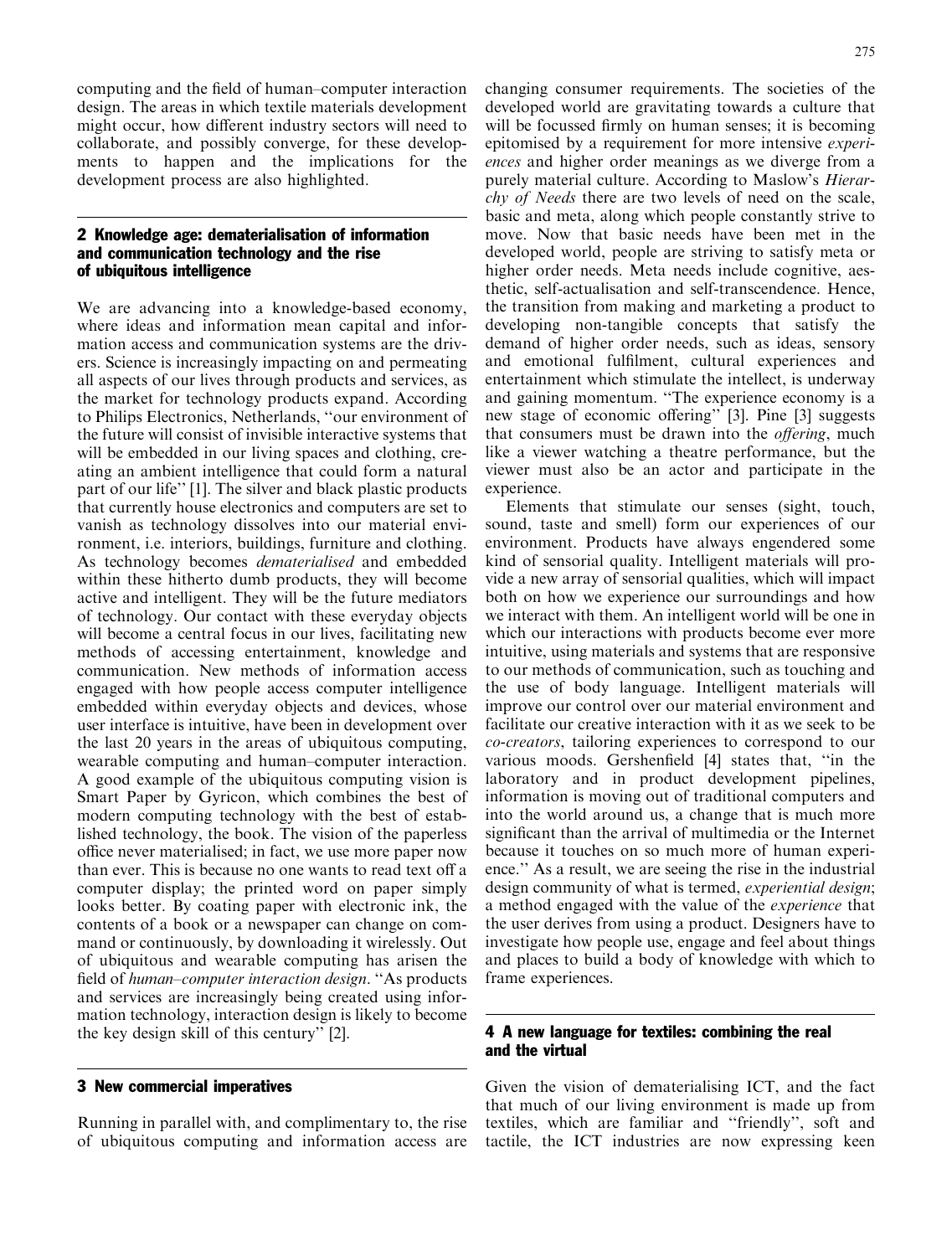interest in textiles. One of the concerns that consumers often have of new technology products is their tendency to become more sophisticated, thereby, making them difficult to use and adapt to. Therefore, high-tech must not make our products more complicated by having more components; rather, they should become seamlessly integrated into everyday objects, without altering their character, and enhance their function. This section looks at how the design of textiles and clothing can converge with ICT and play a key role in this emerging genre of intelligent products and environments.

Embedded intelligence will completely alter people's relationship with our everyday products and environments. No one yet knows how people will react to, or engage with, technology on their bodies or integrated into their homes. Intelligence has no tangible form. Seamlessly embedded intelligence will change the way designers design and develop products, as it will no longer be just about the physical form of the product, but about intangible features, such as the notion of experience and emotional fulfilment that affect all the senses. The designers' task will become one of giving form to *virtual* content. In the realm of human–computer interaction, content is seen as service, experience, communication and information access. Intelligence will give the designer greater scope for creativity, a new tool with which to explore and apply computer intelligence in new ways. Will the designer become more of a facilitator and enable users or wearers to be inventive by means of the technology?

There are a number of fundamental issues that need to be understood before technology can be applied to the body or integrated into people's homes in a way that is truly meaningful. Addressing these involves a multidisciplinary effort, which examines conventions and cultures of product use and experience. ''As the human– computer interface becomes more pervasive and intimate, it will need to explicitly draw upon cognitive science as a basis for understanding what people are capable of doing. User experience and situation should be integrated into the computer system design process'' [5]. To examine the established roles and places that objects have in our everyday lives, and the psychology of interaction and cognition of products, should involve the human sciences and the designer of clothing and products from the outset of the design of systems and materials.

Referring again to Smart Paper: ''We're just learning how to use a lot of new technology to match performance of the mature technology in books, transcending its inherent limits without sacrificing its best features. The bits and atoms belong together. The story of the book is not coming to an end; it's really just beginning'' [4]. By building on what we know about existing products, we can begin to extend and augment the utility of clothing and other textile products, such as furnishings and building materials.

The author's research in this paper explores the interface of intelligent technology, as well as extending

the application of computer intelligence through the application of existing technologies, such as wireless communications, textile antennas, chromic display materials, textile switches, textile circuits and microcomponent welding technology, in new ways, whilst building on existing cultures of clothing and products. Disseminating concepts and ideas in the public domain has the potential to excite market demand and, therefore, materials development. It is well known that textiles have their own *language* that is tactile, sensorial as well as visual, which textile and fashion designers have traditionally exploited to engineer or express a look, a concept or idea, by carefully composing and manipulating the many facets of its special vocabulary. The textile language will be expanded exponentially as a result of the integration of electronic technologies to build smart textile systems. This research aims to discover what new codes of interaction and experience will arise when textiles are transformed from a passive into an active, intelligent state. The notion of clothing as a tool boxwill be conceptualised. These tool boxes will enable the user to experience a sense of being creative, communicate more expressive and emotional messages, and engage in social interaction and gaming. The visual look and haptic qualities of smart clothing and interior environments can be customised by the user through non-verbal channels of communication that are intuitive, such as gesturing and touching. The research seeks to rationalise the function of ICT content together with conventional interaction with, and cultures of, everyday clothing and map one onto the other to ascertain what new interactions and experiences will arise.

The interaction design process is an iterative one, where known conventions of people's product use and experience are used to map a conceptual framework for content—form and experience. The method used here makes reference to methodology explored by the University of Art and Design, Helsinki, Finland [6]. The framework is based on observations and research on: how people use, interact with and experience conventional clothing and interior environments; social psychology of people's clothing use and behaviour; sensory perception of textiles; how people communicate their emotions through non-verbal channels, such as body language; how people communicate through wireless communications systems, such as mobile phones and the Internet; how expressive communication is portrayed in contemporary culture in terms of language, moods and colours. User group tests are based around a seminar in order to test conceptual assumptions. The results are fed back into the framework, which is then used to build prototype designs. These are also tested on user groups, and are again fed back into the framework.

The following design scenarios suggest a way in which textiles and clothing can converge with ICT. The scenarios make reference to a newly emerging area of expressive interaction, interpersonal and haptic<sup>2</sup> com-

<sup>2</sup> Sense of touch.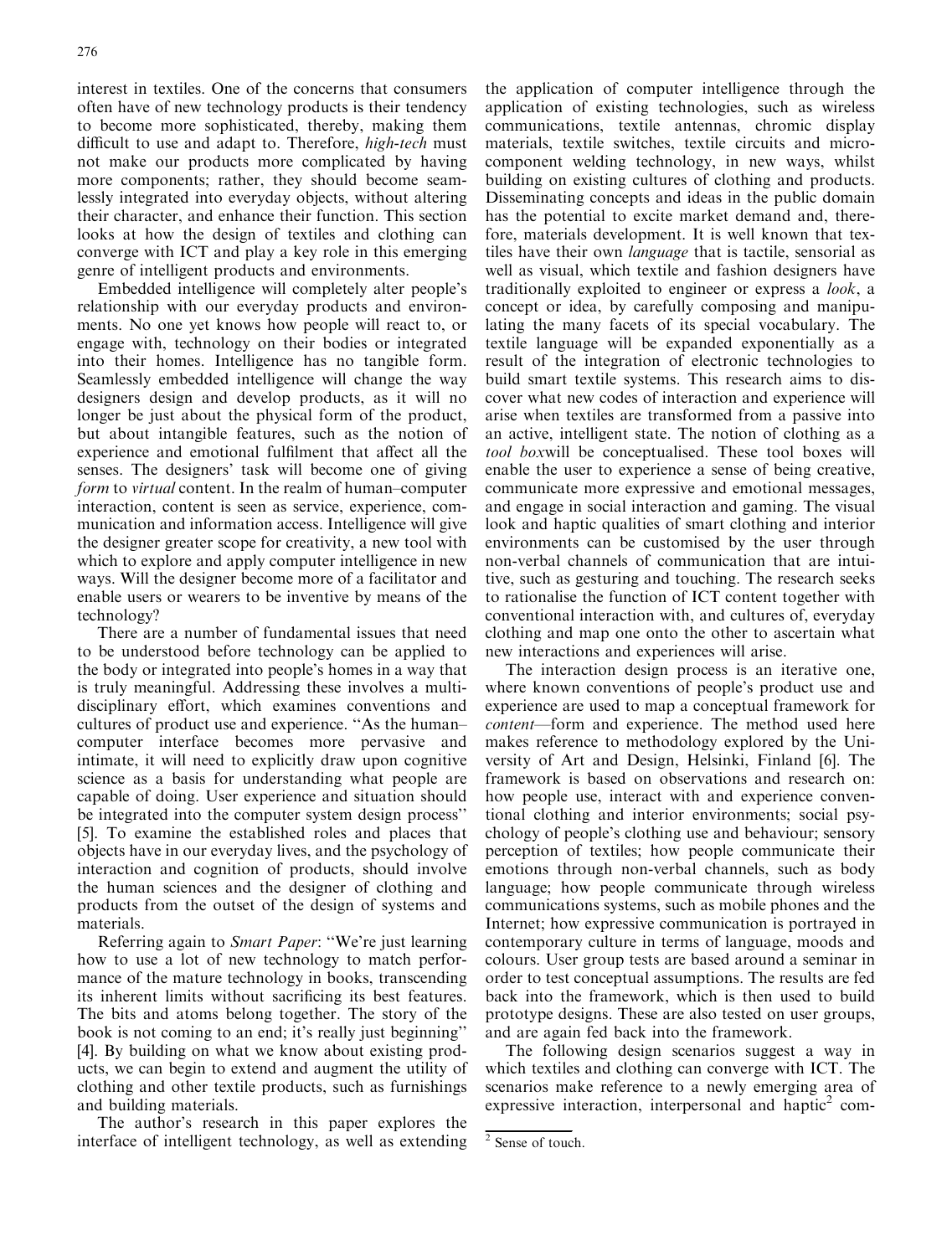munication, and gaming. For example, the Super Cilia Skin is an interactive membrane developed at the MIT Media Lab. The skin functions as a computer output device, capable of visual and tactile expression, allowing gesture to be seen or an image to be felt via an array of actuators mounted onto an elastic membrane. ''Most computational tools rely on visual output devices. While such devices are invaluable, influential studies in neurophysiology have shown that physical experience creates especially strong neural pathways in the brain. When people participate in tactile/kinesthetic activity, the two hemispheres of the brain are simultaneously engaged... assuring that new information will be retained in long-term memory'' [7]. Another example of interpersonal communication by use of haptic technology is ComTouch, again developed at the MIT Media Lab. ComTouch is a handheld device that translates finger pressure into vibration, thereby, augmenting voice channels of communication. ''A device that conveys touch might allow for more expressive interactions'' [8].

#### 4.1 Tools for remote interpersonal communication

The aims of this scenario are to develop: a clothing concept that facilitates the sending of expressive messages to friends or partners by conveying a sense and experience of touch or presence through clothing; clothing that is a mobile aid that facilitates the expression of other aspects of human communication, supporting the user's need for subtle communication and complementing existing communication channels.

This scenario is built on conventions and cultures of clothing and textiles in being expressive media, and on the close bond we have with our clothing, which connects people through touch and gesture. One of the main attributes of textiles is their huge range of tactile qualities (cool/warm, hard/soft) as well as acoustic properties, having certain effects on the way people feel and respond to them. Sensory science, or psychophysics, is an emerging area of experimental psychology that was first applied to product areas such as food. It is now being applied to textiles to measure people's subjective experiences of textiles when touched. Touch is an important part of human interaction and communication; for example, warmth and affection are often conveyed through touch. Also, people communicate through gesture or body movement, which constitute a type of language, a "language of emotions" [9]. Clothing is an

Table 1 Tools for remote interpersonal communication emotional medium; it envelops us, is our second skin and is, in some way, an extension of our body. ''Dress is the way in which individuals learn to live in their bodies and feel at home in them. Dress is... an intimate experience of the body'' [10]. The conceptual framework is illustrated in Table 1.

Sending the message The signal sent is based on the relationship of the sender with the recipient. The message can be purely non-verbal, an expression of how the sender is feeling or a feeling that he or she wants to convey, or illustrative, reinforcing verbal messages over the telephone. The sender's interactions (or switching actions) with his or her clothing are based on conventions of touch and gesture associated with expressive communication and/or touch or gesture that serves to concretise verbal communication. For example, emotional expressions that demonstrate affection could be conveyed through touch and body gestures, such as an embrace or stroking an arm/sleeve. The garment consists of pressure-sensing and gesture-sensing textiles connected to a textile antenna by a textile circuit, to which a communications chip is welded. When the pressuresensing textile is pressed or stroked, or when the gesture sensor senses a gesture or movement, a signal containing a code is sent to the communications chip. Each type of pressure or gesture is assigned a code.

Receiving the message The change effected in the recipient's clothing is based on translating the expressive meaning of the touch or gesture into colour or tactile configurations, realised in a chromic display material. The pressure or gesture code is picked by up the receiver's antenna, causing the communications chip to send a signal to the display on which a colour appears. The emotion expressed by the sender is translated into a colour, which is based on known colour psychology and cultural values of colour. Colours are purported to have emotional, physical and behavioural values; for example, in many western cultures, the emotional value of red is love, vitality, courage, passion and danger. Colours have positive and negative effects on us, caused by their energy entering our bodies. By being able to effect a colour change in the receiver's clothing, the sender can either let the recipient know how he or she is feeling, or influence his or her mood. The receiver's garment is composed of a textile antenna and communications chip, which are connected to either display materials or actuator textiles by textile circuits. Touch and gesture can be conveyed

| Emotional expression<br>or mood | Sending message/switching<br>action                                                     | Receiving message/change effected<br>(in recipient's clothing) |                                                          |
|---------------------------------|-----------------------------------------------------------------------------------------|----------------------------------------------------------------|----------------------------------------------------------|
|                                 |                                                                                         | Display                                                        | Actuator                                                 |
| Warmth<br>Love<br>Affection     | Gentle squeezing of arm<br>Stroking of arm<br>Embrace/arms wrapped<br>around the wearer | Yellow<br>Red<br>Yellow                                        | Squeezing sensation<br>Soft tactile<br>Hugging sensation |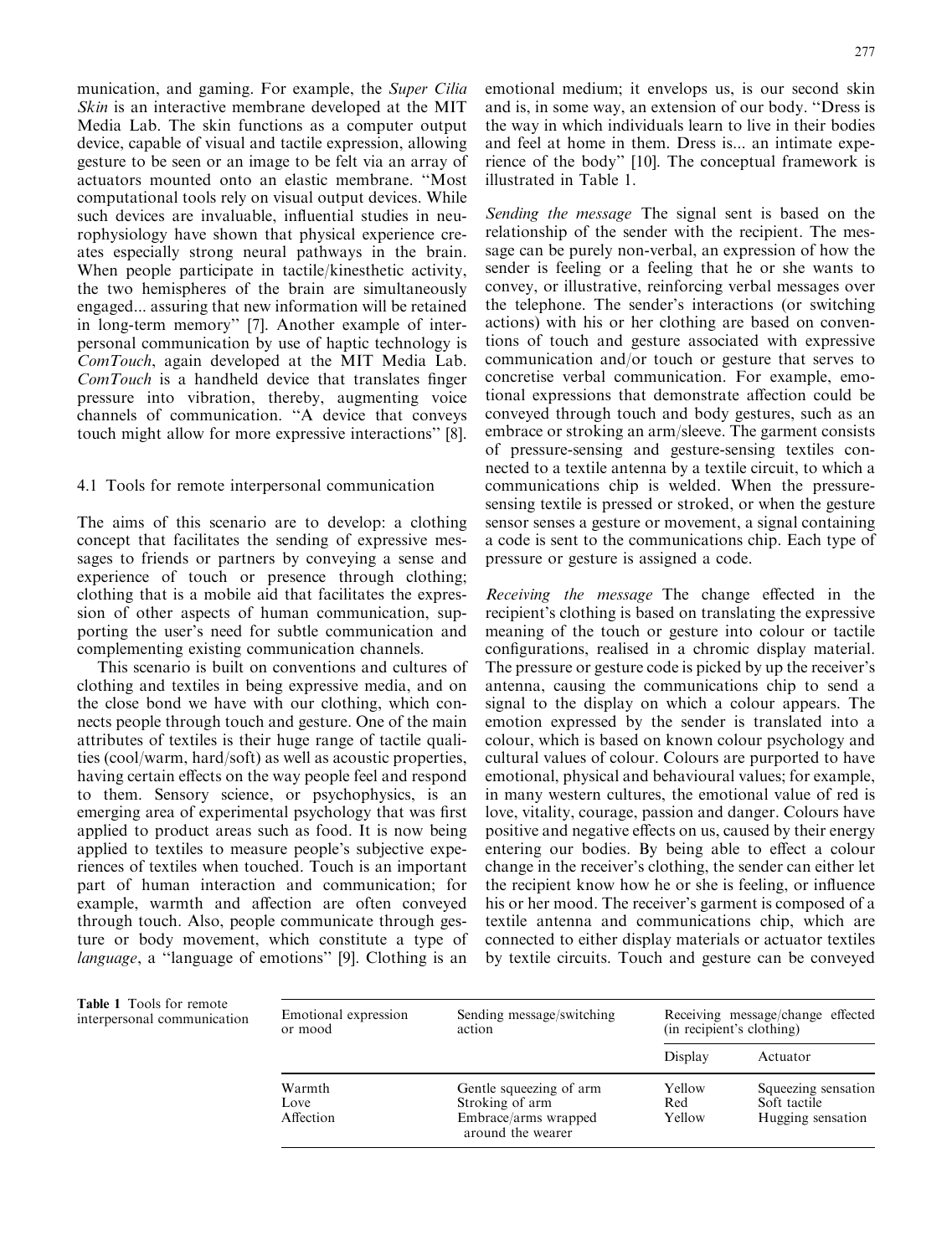more literally using actuator textiles; for example, an embrace sent could be conveyed through the contraction of the textile fibres, causing the garment to hug the body. Touch can also be tactilely sensed; for example, where different haptic qualities of textiles can be conveyed. Configurations of haptic qualities are based on research conducted on the sensory properties of various types of textiles. The concept could also be extended to include interior environments, where a sense of presence can be conveyed via furniture and furnishings.

## 4.2 Tools for social interaction and social gaming

''Social interactions are the focus of our existence. We are social animals, and for any technology to be useful, it must eventually support socialization'' [11]. The aim of this scenario is to develop clothing concepts that facilitate social interaction by provoking and eliciting emotional responses. People can interfere and interact with the clothing of others in the vicinity by changing the visual appearance (colour, pattern), tactile quality or shape of the clothing.

This scenario is built on conventions of clothing as an expressive medium and on the social nature of humans. Clothing facilitates social interaction, as it is a means of making the body social. It can create a sense of belonging or enable anonymity through a process of managing personal appearance to form a total composite image. Clothing can be used as a channel of communication, where ''one person would say something to another person with the intention of effecting some change in that other person. ...the effect on the receiver is important in that it is the effect on the receiver that constitutes social interaction'' [12]. The effect can be an emotional response, or change of behaviour or state of mind. People express and communicate their emotions through their behaviour and body language. ''...bodily, non verbal communication operates within a social context, but also that the messages conveyed by bodily expression are about the society itself'' [13]. The conceptual framework for this scenario is based on people's clothing behaviour as well on explorations into the social behaviour of people. This scenario is also built on the emerging area of personal electronic data exchange, and gaming becoming more of a social activity. The  $vCard$  is an electronic business card, which is a new means of sending business cards to people via electronic devices. Electronic games developers, such as Sony, are looking into making gaming less of a singular activity and more social. The conceptual framework is illustrated in Table 2.

As in the previous scenario, interactions between people are based on gestures and actions as communicators of emotion, which serve to trigger changes in either the sender's or the recipient's clothing.

## 4.3 Tools for creativity and gaming

The aims of this scenario are to develop clothing and interior environment textile concepts that facilitate a sense of being creative by allowing the user to be a co-creator. The user or wearer customises the visual appearance (colour, pattern), tactile quality or shape of the textile, thus, giving the wearer a sense of selfexpression.

This scenario is built on conventions and cultures of clothing. Clothing facilitates individualistic expression, allowing individuals to differentiate themselves and to declare their uniqueness. ''...it seems that more and more people are becoming addicted to the feelings they get when they wear something new. Those feelings may be of increased or reinforced uniqueness or of pleasure in presenting a different appearance to the world. Individuals may also derive aesthetic pleasure from either 'creating personal display' or from appreciating that of others'' [12]. Clothing can also serve to reflect, hide or generate mood. Sometimes, by expressing a mood, the wearer can influence other people's moods. This scenario is also built on *celebrity culture* or *limelight syn*drome, prevalent in western cultures and the gaming field. Sony and Microsoft are looking at ways of making gaming more interactive and fun; for example, researchers at Sony are investigating the use of gestures as game commands to replace the joystick. The conceptual framework is illustrated in Table 3.

Clothing can be customised whereby aesthetics, colour, pattern, shape and size of clothing can be altered according to size, taste and mood. The wearer can be expressive by changing aesthetics and effects; for example, changing light, colour and patterns, shapes and textures. Gaming or role-playing can be enhanced through mediated environments, where the space is also smart or active, delivering content. In a mediated environment, the user can live out fantasies and engage in

Table 2 Tools for social interaction and social gaming

| Emotional expression or mood          | Sending message/switching action      | Receiving message/change effected  |                                                 |  |
|---------------------------------------|---------------------------------------|------------------------------------|-------------------------------------------------|--|
|                                       |                                       | Display                            | Actuator                                        |  |
| Being playful/attracting<br>attention | Squeezing or tapping arm,<br>shoulder | In recipient's clothing: orange    | In recipient's clothing:<br>squeezing sensation |  |
| Sending personal message              | Positive body language                | In recipient's clothing: yellow    | In recipient's clothing:<br>pressing sensation  |  |
| Social/cultural groups gaming         | Gaming actions                        | In recipient's clothing: hit spots | In recipient's clothing:<br>hit sensation       |  |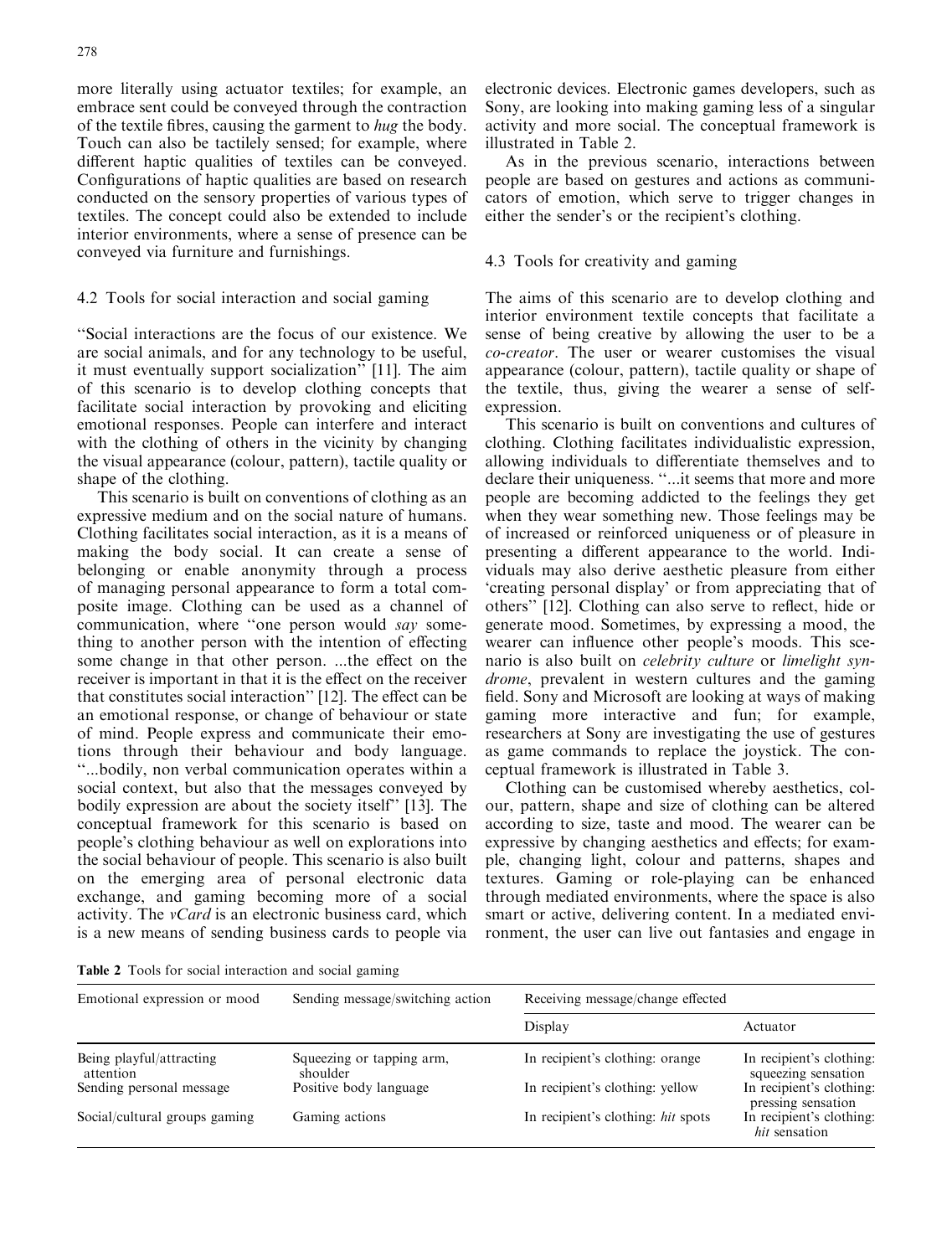#### Table 3 Tools for creativity and gaming

| Emotional expression or mood                           | Switching action                                                                        | Change effected                                                                     |                                                            |
|--------------------------------------------------------|-----------------------------------------------------------------------------------------|-------------------------------------------------------------------------------------|------------------------------------------------------------|
|                                                        |                                                                                         | Display                                                                             | Actuator                                                   |
| Customising aesthetics:<br>personal display            | Virtual paint box: drawing<br>hand down sleeve effects<br><i>brushed</i> colour changes | User's clothing:<br>any colour                                                      | User's clothing: change in size,<br>shape, tactile quality |
| Role play/fantasy: celebrity,<br>icon, film character  | Role play actions                                                                       | Mediated environment:<br>provides context                                           | User's clothing: force feedback                            |
| Game/sport: performance<br>enhancing and/or monitoring | Gaming/sport actions                                                                    | Mediated environment:<br>provides game context<br>User's clothing: <i>hit</i> spots | User's clothing: force feedback                            |

games, sport, performance or role-playing/acting in their own homes; for example, where body actions are read and sent to a wall display. By monitoring performance, the clothing can augment sports activities; for example, by embedding sensors in running shoes or in the flooring, facilitating feedback on technique and performance. Clothing can also enhance performance by providing extra strength, which may have particular benefits for those with injuries or disabilities.

## 5 Technology enablers

The scenarios are explored using currently available technology to build smart textile systems, such as

Fig. 1 Location of active materials in clothing and in an environment

wireless communications, textile antennas, chromic display materials, textile switches, textile pressure and gesture sensors, textile circuits and micro-component welding technology. Testing of textiles is being carried out in collaboration with Cliff Randell, Bristol University and Matthew Chalmers, University of Glasgow, as part of the EPSRC-funded Equator project. See Fig. 1 for the location of active materials.

However, there are many electroactive polymers currently being developed by the electrochemistry industry, a convergence of electronics and chemistry. The electrochemistry sector is developing electroactive polymers for what are being termed as plastic electronics. The future prospects that these polymers can enable, if transferred to the textiles industry, will be soft intelligent

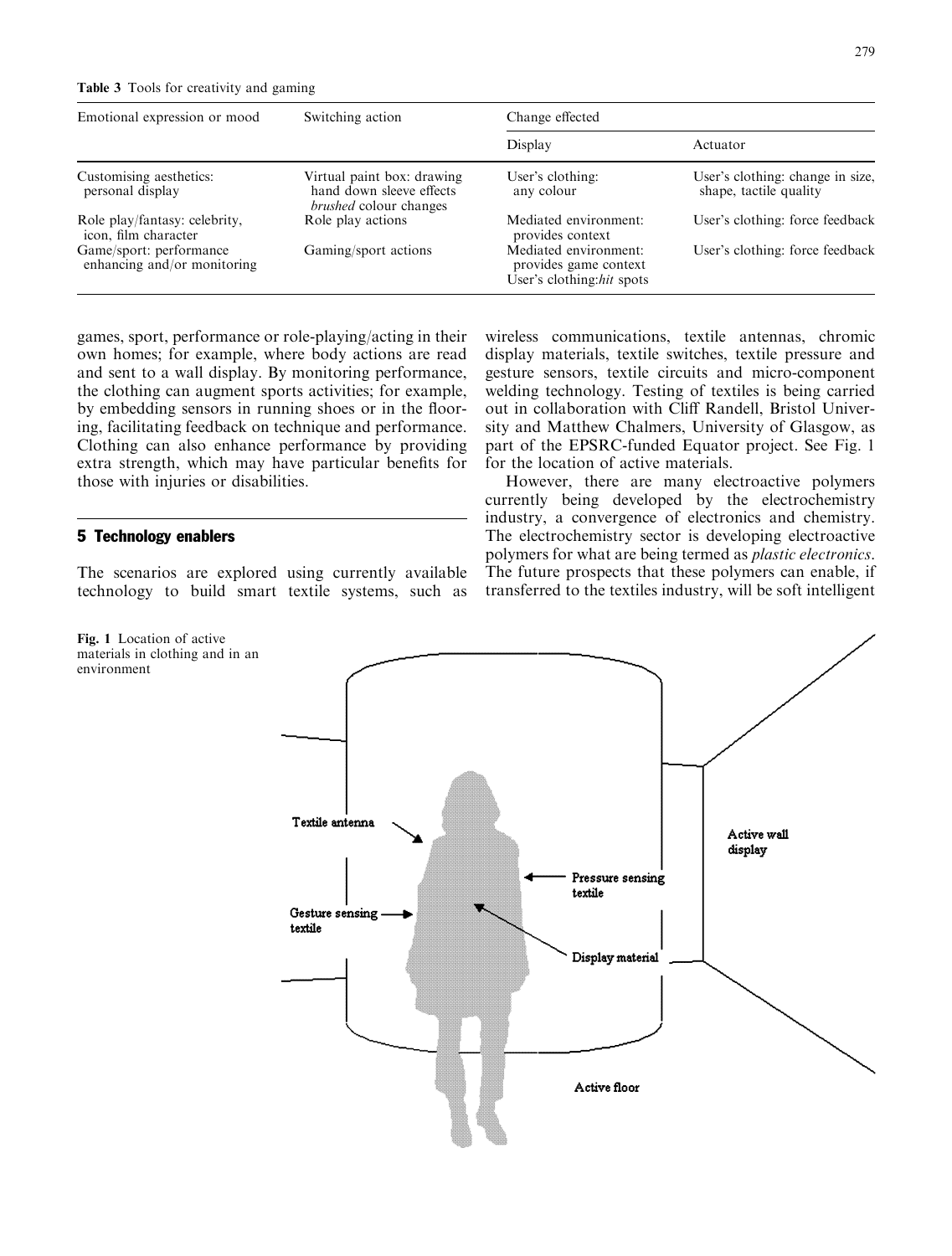textile products that will permit a broad spectrum of functions and capabilities. Light-emitting textile displays could be engineered through applying electrochormic or light-emitting diodes to inherently conductive fibres. If fibres could be fabricated from actuator polymers, textiles that change shape, surface texture could be realised. Plastic electronic circuits could be fabricated out of polymer transistors, as well as sensors and memories for smart devices. The future of truly smart textiles lies in the potential of technology convergence, where these electroactive polymers or molecular electronics are processed into, or fabricated onto, fibres and fabrics. The realisation of intelligent functions into textiles using the aforementioned electroactive polymers will rely on nanotechnology. Nanotechnology will be the next industrial revolution following the knowledge age. Nanotechnology is the creation of functional materials, devices and systems through control of matter on the nanometre (nm) scale. Research is going on into modifying fibre surfaces, grafting materials onto fibres to create multi-functional, responsive and adaptive fibres, in order to tailor a hybrid nanolayer of polymer film that will afford a number of functions and properties; for example, colour change. The electronics sector is developing nanowires that are grown from vapours of atomic ingredients, and act as diodes or other electronic component.

If the predictions are correct, a life where intelligence is embedded into everything is going to make the development processes of products and materials much more complex than has been the case, as it will encroach on different sectors and involve many complex issues.

''Dozens of smart fabrics and interactive-textiles- enabling technologies are under development today, yet, few of the OEMs or end-users of SFIT-enabled (smart fabrics and interactive textiles) solutions know about these technologies'' [14]. In other words, formal channels of communication do not currently exist between the users and the developers, nor do between discrete sectors that will be involved in the development of materials. Electronic textile development is underway within defence research agencies in the USA, but it may be some time before they are spun out into the commercial domain.

To address this lack of dialogue, there is a need for mechanisms that bring the different industries closer. For example, the author coordinates the network, Smart Textiles for Intelligent Products, funded by the Engineering and Physical Sciences Research Council, UK. This network is a *think tank* for future intelligent or smart consumer products and applications in the context of societal futures and future markets. It seeks to create new formal channels of communication by bringing together all sectors that will be involved in the design, development and production chain into a new *hybrid* community. These include: application-based industries (sports, clothing, medical, automotive, gaming, architectural and interior environments), defence agencies, cognitive science,

social science, computing, electronics, electrochemistry, textile and fibre engineering, the design community (fashion, textile, industrial, interior designers and architects), economists, business and markets specialists and lifestyle trend forecasters. The various industries have discrete cultures, whose time scales for development and production vary hugely, as well as languages. Through its workshops, the smart textiles network aims to break down these barriers. Technology special interest workshops bring together users with different fields of expertise required to develop smart textile platforms; for example, textile actuators and sensors, and displays. This workshop brings together the potential users and designers with the materials developers. Workshops that look at the bigger picture explore projections of the future of society, lifestyle, work, travel, economics and markets, which members can use collectively to brainstorm about possible product scenarios for the future. It is hoped that these scenarios will set a trajectory for the development of smart textiles.

This paper is a result of research being conducted by Sharon Baurley, supported by the Arts and Humanities Research Board through the AHRB's Fellowships in the Creative and Performing Arts scheme, UK.

Published in Wearable electronics and phonotics, Xiaoming Tao (ed), published by Woodhead Publishing Limited, Cambridge, UK.

Copyright belongs to Woodhead Publishing Limited.

#### **Bibliography**

- Central Saint Martins College of Art and Design, London. http:// www.csm.linst.ac.uk
- Xerox Palo Alto Research Center (PARC), Palo Alto. http:// www.parc.xerox.com
- The Disappearing Computer (DC) Initiative, European Union. http://www.disappearing-computer.net
- IBM Almaden Research Centre, San Jose. http://www.almaden. ibm.com
- Media Lab, MIT, Boston. http://www.media.mit.edu
- Smart Paper by Gyricon, Ann Arbor. http://www.gyriconmedia.com/SmartPaper.asp
- Interaction Design Department, Royal College of Art, London. http://www.interaction.rca.ac.uk/
- Interactive Institute, Ivrea. http://www.interaction-ivrea.it/en/ index.asp
- Things That Think Group, MIT, Boston. http://ttt.media.mit.edu
- Sony Computer Science Laboratory, Tokyo. http://www.csl.sony. co.jp
- Maslow AH (1968) Toward a psychology of being. D. Van Nostrand, New York
- EPSRC Network smart textiles for intelligent products. CSM, London. http://www.smartextiles.net
- Kaiser SB (1997) The social psychology of clothing: symbolic appearances in context. Fairchild Publications, New York
- Philippe F, Schacher L, Adolphe DC (2003) The sensory panel applied to textile goods: a new marketing tool. J Fashion Marketing Manag  $\frac{7}{3}$ :235-248
- Department of Kansei Engineering, Faculty of Textile Science and Technology, Shinshu University, Japan. http://www.tex. shinshu-u.ac.jp/faculties/kansei/kansei\_e.html
- Polhemus T (ed) (1978) Social aspects of the human body. Penguin, London